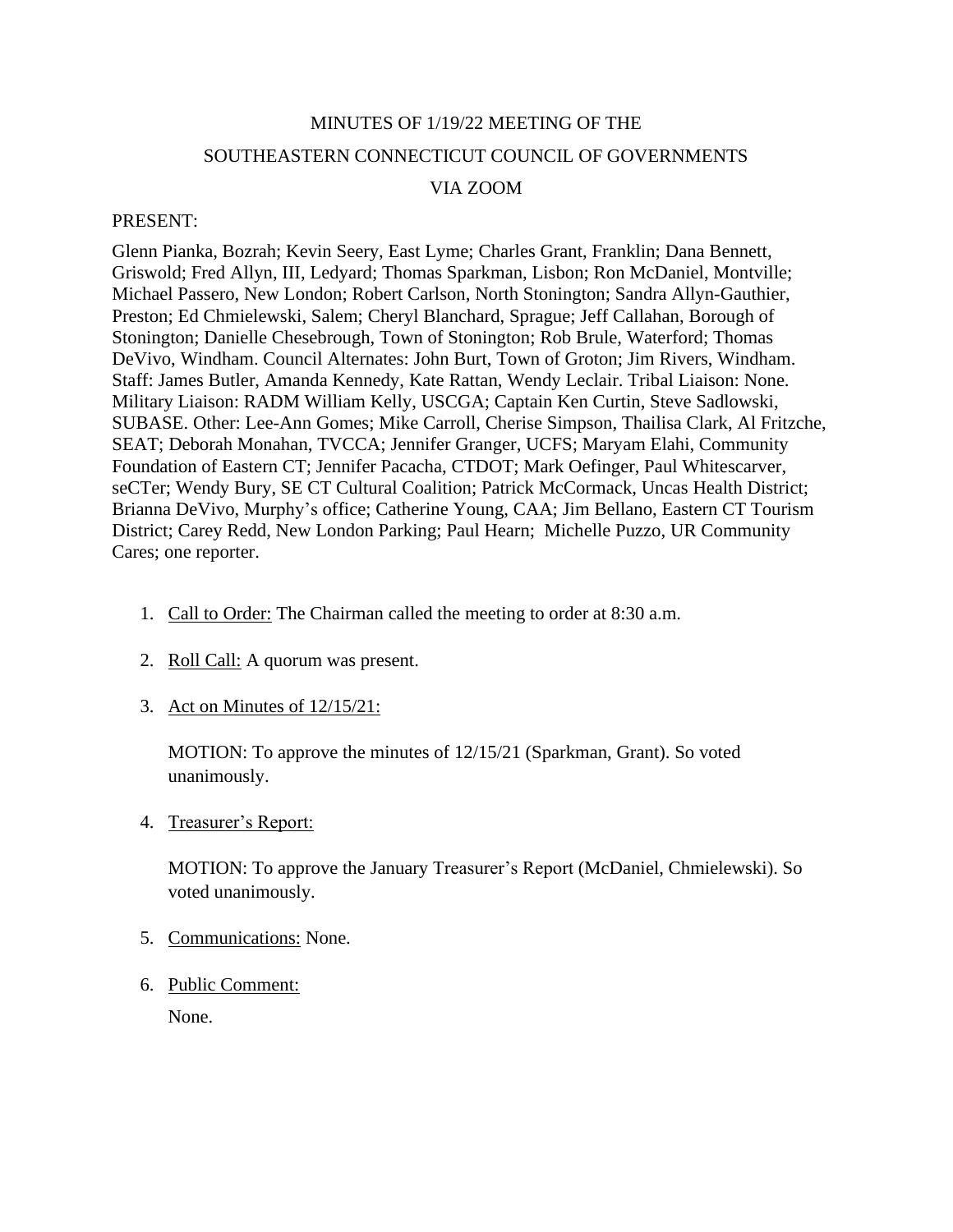7. Guest Speaker: Michelle Puzzo, UR Community Cares

Ms. Puzzo introduced herself and said she was the President and co-founder of UR Community Cares, and all-volunteer organization formed in 2019. She said her organization provides assistance to seniors and disabled persons in four areas: companionship; house work; yard work; and transportation. She said the organization currently has 400 volunteers, providing services to 400 enrolled community members, in 115 towns throughout Connecticut. She then explained how a Community Assistance Tam can be established in a town. She explained the source of the organization's funding from donations and the cost to serve their clients. She said UR Community Cares is always seeking additional funding sources including municipalities.

Ms. Monahan noted that TVCCA conducts a similar program for its clients, and invited Ms. Puzzo to network with her.

## 8. Committee and Liaison Reports:

- A. Executive Committee
- 1) FY 2021 Audit

The Executive Director stated that the Executive Committee had reviewed the audit and recommended its acceptance to the SCCOG. He said that high points from the audit include a reported increase in the Reserve Fund of \$106,233 to \$713,621 and a new BF&O) rate of 102.497%. The Auditors found no deficiencies in internal control over compliance which are considered a material weakness and the Audit made no recommendations to the SCCOG for improvements to its financial controls and reporting.

MOTION: To accept the FY 2021 Audit (Sparkman, McDaniel). So voted unanimously.

2) Build Back Better Regional Challenge Grant

The Executive Director stated that seCTer was recently awarded a Phase 1 \$500,000 Build Back Better Regional Challenge grant from EDA, which will be used toward the creation of an offshore wind industry cluster. He said that in October SCCOG provided a letter of support for seCTer's grant application, and has now been invited to be a member of a coalition that will work with seCTer towards a Phase 2 grant application. As a coalition lead, SCCOG has been asked to prepare a grant application which will be submitted to EDA by March  $15<sup>th</sup>$ . The SCCOG project has been entitled by seCTer as the Thames River Offshore Epicenter, intended to identify and make ready sites where wind supply chain manufacturers and others could relocate or expand to. He said no action is required of the SCCOG at this time, but at some point the SCCOG's application will be brought to the SCCOG for formal approval of the grant application submittal and receipt should it be awarded.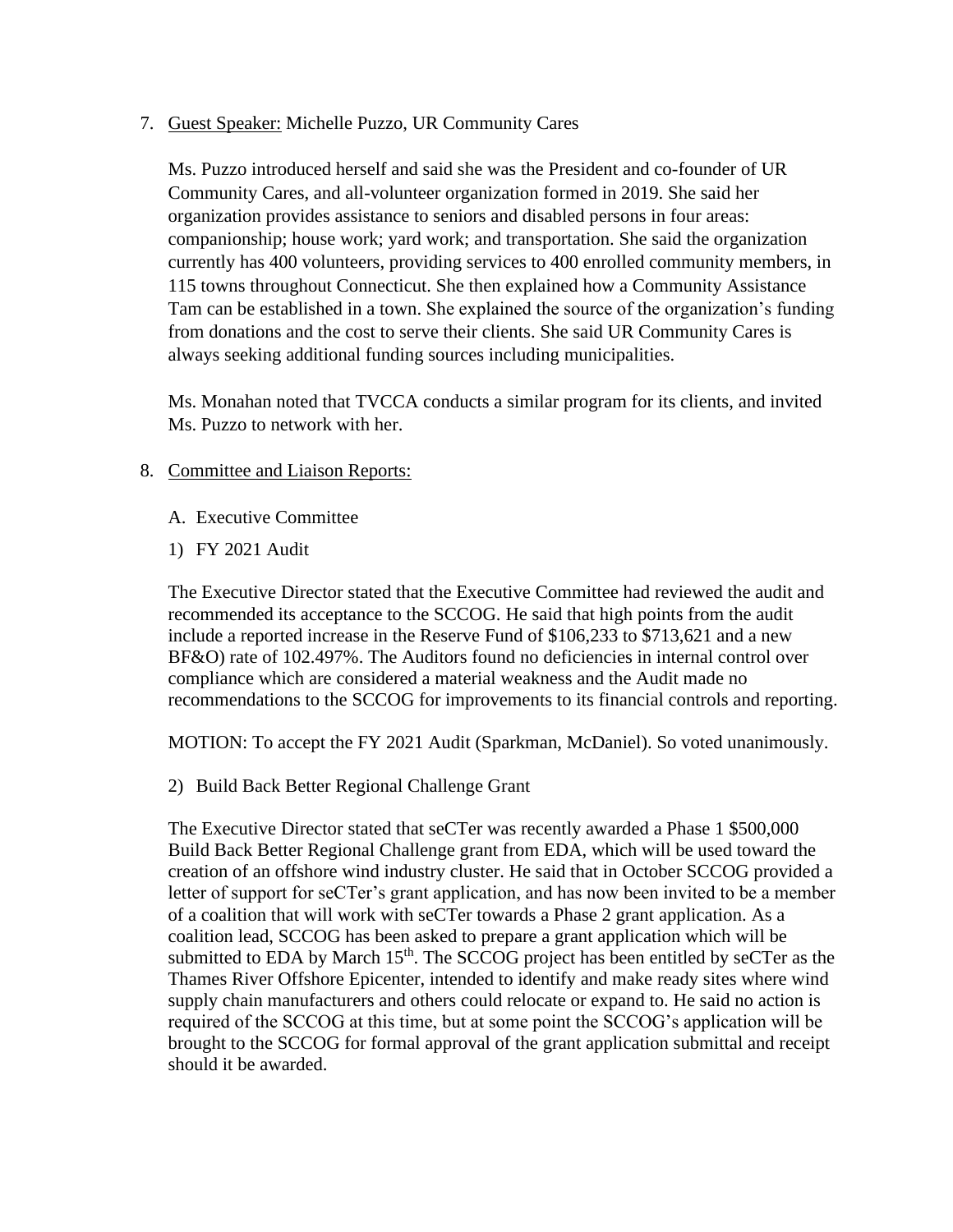# 3) Update on Hiring of Regional Zoning Official

The Executive Director said he had offered two experienced ZEOs contracts, one to work in Bozrah and one in Ledyard. He anticipated that both would accept these offers, and that work could begin in those towns by the end of the month. He mentioned the new state law requiring all municipal ZEOs be CAZEO certified by January 1, 2023 as one reason that it has been difficult for municipalities to attract applicants for ZEO openings.

## 4) Update on Funding for Regional Recovery Coordinator

The Executive Director said six municipalities have now sent in their voluntary assessment payment to support a Regional Recovery Coordinator position at the SCCOG and that others have approved or plan to approve this, but have not yet sent in the first payment. Because of this, he has informed the Executive Committee and they agreed that it would not be prudent to hire someone full-time until such time as more SCCOG towns provided their voluntary assessment for this purpose. Until that time, the SCCOG would use the funds received to date to fill this role on a part-time basis and said that he was pleased to announce that the SCCOG has now contracted with recently retired Norwich Human Services Director Lee-Ann Gomes for this purpose.

Ms. Gomes said she was looking forward to working with the SCCOG in this capacity.

5) Route 32 and Route 161 Corridor Study Updates

The Executive Director stated that Fuss & O'Neill has been selected to prepare the Route 32 corridor study in New London and that Beta Group, Inc. has been selected to prepare the Route 161 corridor study in East Lyme. Both consultants have been approved by CTDOT which is funding these studies, and scoping meetings with the consultants and CTDOT have been held. It is anticipated that final agreements and scopes will be arrived at by the end of the month and then SCCOG staff will work with both municipalities to establish study advisory committees.

6) BRIC Grant Application for Multi-Jurisdictional Hazard Mitigation Plan Update

The Executive Director stated that recently he and Deputy Director Kennedy had a virtual meeting with David Murphy, who when he worked at Milone & MacBroom, had been the lead staff on the last two SCCOG MJHM Plans. Mr. Murphy now has his own consultant business, and was reaching out to SCCOG because he was working with the CT Institute for Climate Resilience and Adaptation (CIRCA) which is looking to expand its Resilient Connecticut efforts in the western part of the state. CIRCA would like to work with SCCOG to develop resilience and climate adaptation projects for the so-called "Project Pipeline" that the Governor's office has been contemplating. One option discussed was combining the Resilient Connecticut planning process with the hazard mitigation plan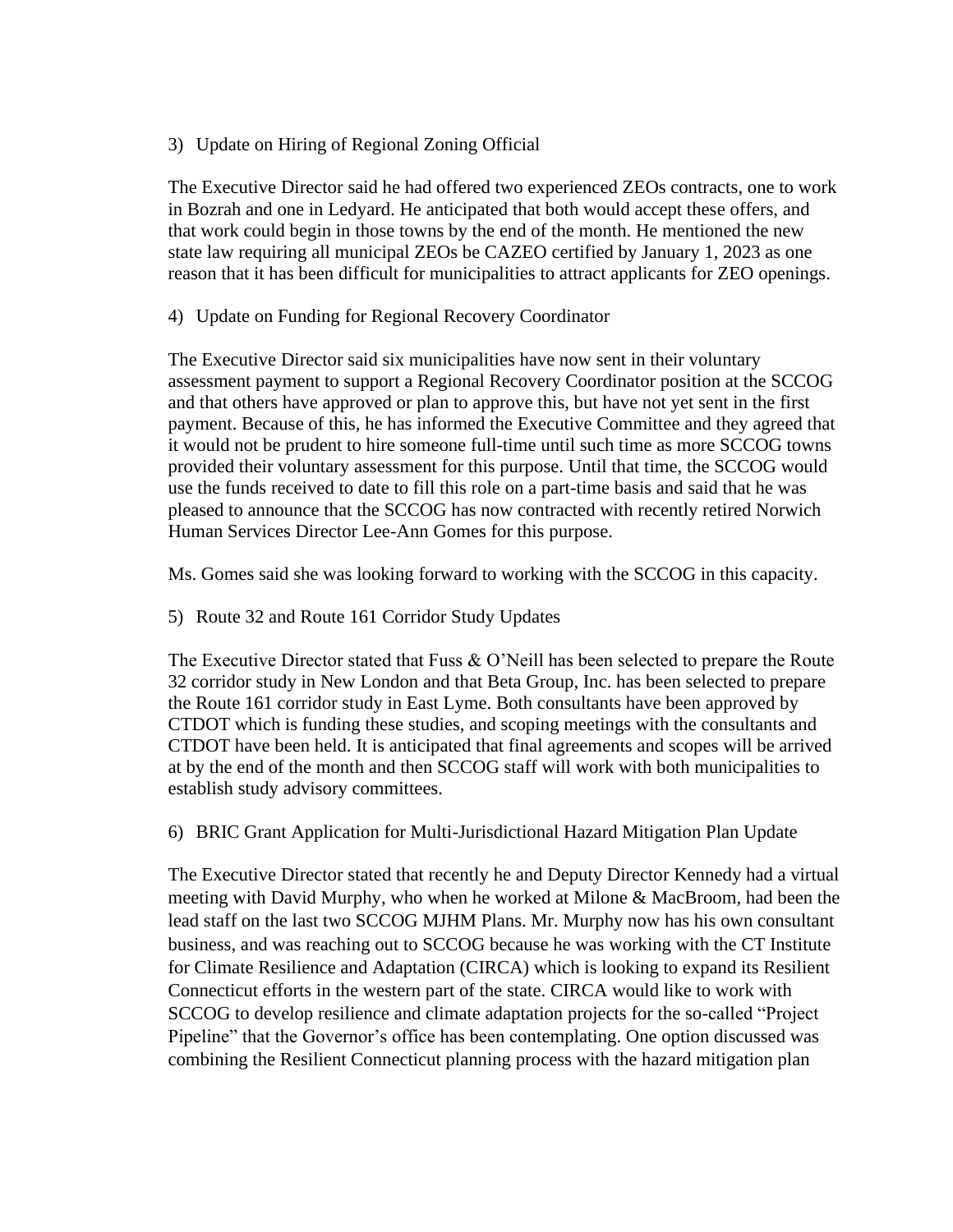update as this would be efficient, make the plan and the Resilient Connecticut process that much stronger, and would help eliminate confusion and redundancies if the two efforts were conducted separately. The Executive Director said he had noted Mr. Murphy's record working with the SCCOG and recommended that the Executive Committee consider waiving the SCCOG's consultant selection process to allow Mr. Murphy to be retained as sole source consultant without having to advertise the job, in light of the high quality of his previous work for the SCCOG, due to the fact that his engagement provides a unique opportunity to coordinate the conduct of the Connecticut Resilience work in the region with the update of the MJHM Plan, which in turn would be cost effective. The Executive Committee voted to waive the SCCOG's consultant selection process in this case for these reasons. The Executive Director said that staff was still waiting to hear back from DEEP regarding the status of the SCCOG's application for FEMA funds to prepare the MJHMP update.

## 7) Ledyard LOTCIP Grant Application

The Executive Director said the Executive Committee considered the Ledyard LOTCIP application for a multi-use pathway on Colonel Ledyard Highway. He said the SCCOG approved of this project conceptually about two years ago, and the Town's consultant has now completed the application for this project which has a cost estimate of \$3,058,800. With SCCOG action, the application can be submitted to CTDOT for issuance of a Commitment to Fund letter.

MOTION: To endorse the Ledyard LOTCIP project for a multi-use path on Colonel Ledyard Highway, with a cost estimate of \$3,058,800 (McDaniel, Callahan). So voted unanimously.

#### B. Legislative Committee

Mr. Grant presented the draft Legislative Agenda which had been emailed yesterday to all SCCOG members.

MOTION: To approve of the 2022 SCCOG Legislative Agenda (Passero, McDaniel).

Discussion ensued. Mr. Grant said the next step would be for staff to schedule a meeting between the SCCOG and the legislative delegation.

The motion was voted upon and unanimously approved.

C. Tribal Liaison Representatives

No report.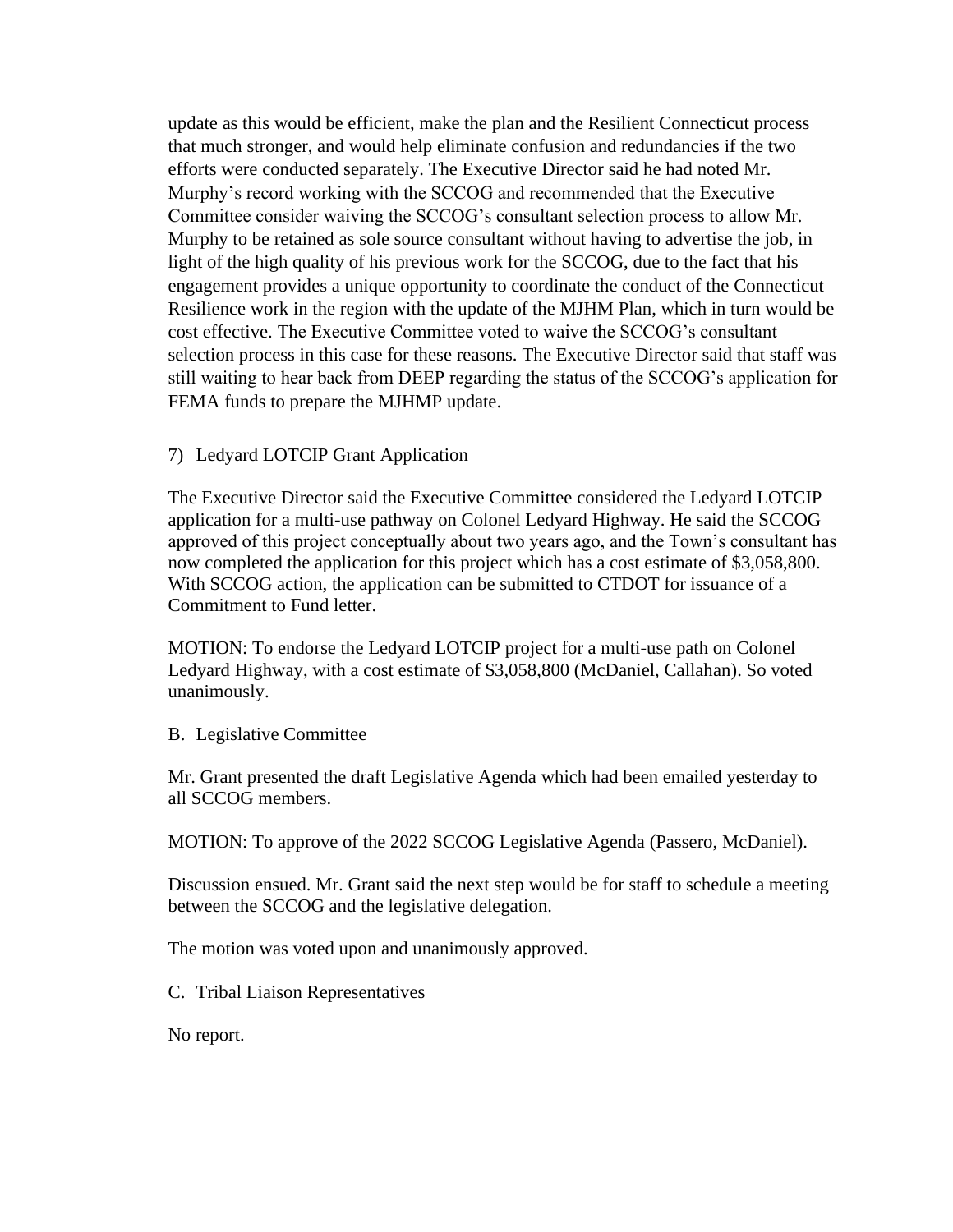D. Military Command Representatives

Captain Curtin reported that the Historic Ship Nautilus was still undergoing overhaul and was expected to be returned to its dock at the SUBASE by late summer. He said that the SUBASE remains in HPCON level Charlie, which requires continued masking and occupancy limitations in most buildings on the base.

RADM Kelly said that the USCGA's COVID protocols are similar to the SUBASE, and he reported on the infection status of cadets after they returned from winter break on January 2<sup>nd</sup>.

E. Congressional Office Report

Ms. DeVivo reported on Senator Murphy's recent trip to Ukraine; she said her office was working on preparing an infrastructure grant guidebook.

F. seCTer

Mr. Whitescarver outlined the projects in the Phase 2 BBBRC grant application. He reported that DECD did not award seCTer a small business development loan program.

G. Eastern CT Tourism District

Mr. Bellano reported that the ECTD recently closed out their next round of marketing program applications; he said that the ECTD board was looking to add sub-brands to their marketing program.

H. SEAT

Mr. Carroll reported on ridership which is climbing, now at 70% of where it was two years ago; it has been difficult to find new drivers for open positions at SEAT; and that there have been 1,100 boardings for the new on demand micro-transit service in New London.

I. SCCOG Regional Water Committee

No report.

J. Regional Emergency Planning Team

Mr. Sparkman stated that 9 municipalities, 6 from the SCCOG region, still have not returned their FY 2021 MOAs which were due December 15<sup>th</sup> to the SCCOG.